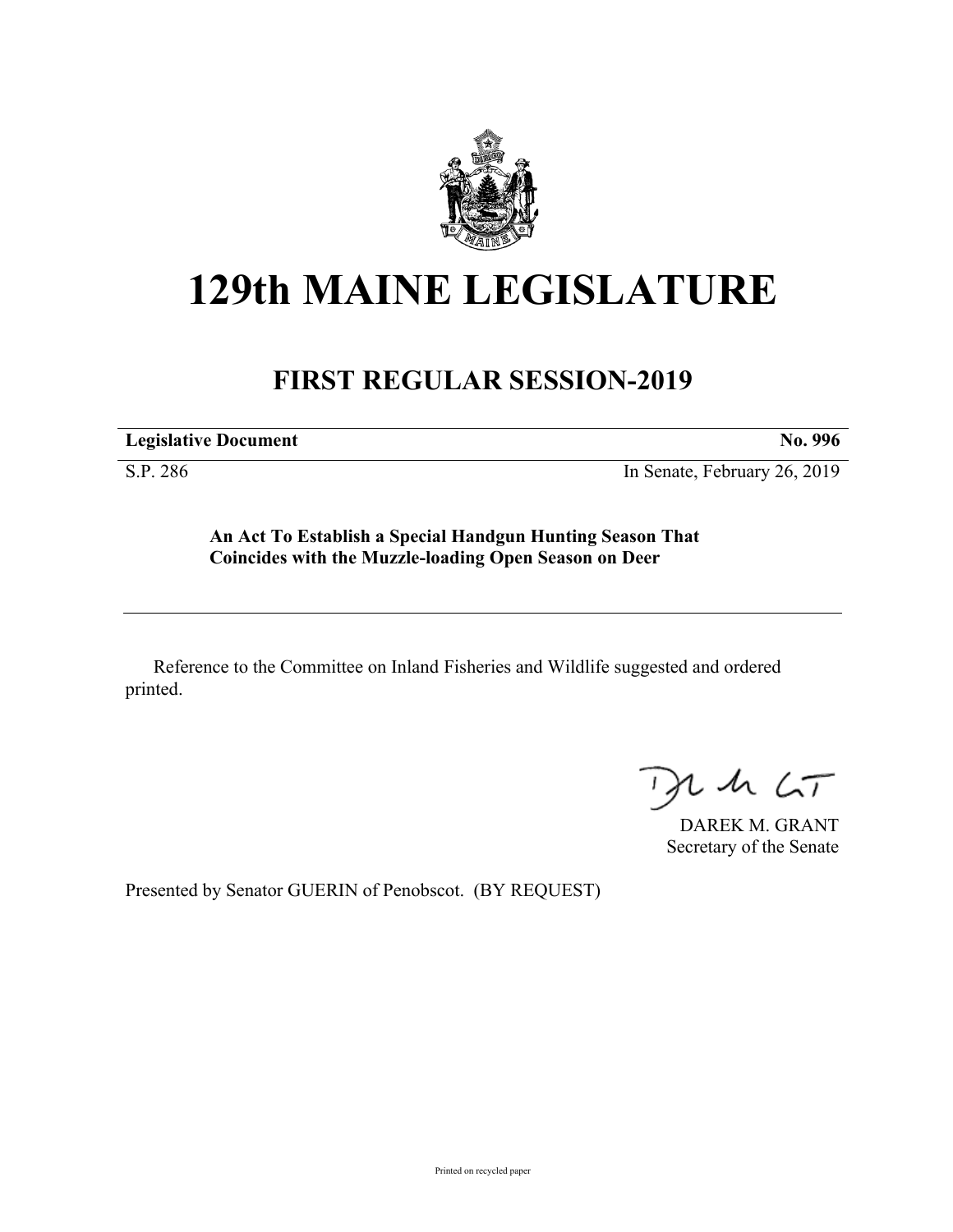| Be it enacted by the People of the State of Maine as follows:                                                                                                                                                                                                                                                                                                                                                                                                                                     |
|---------------------------------------------------------------------------------------------------------------------------------------------------------------------------------------------------------------------------------------------------------------------------------------------------------------------------------------------------------------------------------------------------------------------------------------------------------------------------------------------------|
| Sec. 1. 12 MRSA §10001, sub-§28-A is enacted to read:                                                                                                                                                                                                                                                                                                                                                                                                                                             |
| <b>28-A. Handgun.</b> "Handgun" has the same meaning as set forth in Title 25, section<br>2002, subsection 8-A.                                                                                                                                                                                                                                                                                                                                                                                   |
| Sec. 2. 12 MRSA §10001, sub-§44, as enacted by PL 2003, c. 414, Pt. A, §2 and<br>affected by c. $614$ , $\S9$ , is amended to read:                                                                                                                                                                                                                                                                                                                                                               |
| 44. Open firearm season on deer. "Open firearm season on deer" means the time<br>during which it is lawful to hunt deer with a firearm, including the special muzzle-loading<br>season as described in section 11404 and the special handgun open season described in<br>section 11405.                                                                                                                                                                                                           |
| Sec. 3. 12 MRSA §11109, sub-§§10 and 11 are enacted to read:                                                                                                                                                                                                                                                                                                                                                                                                                                      |
| 10. Special handgun permit; issuance and agent's fee. Clerks or other agents<br>appointed by the commissioner to issue special handgun permits to hunt during the<br>special handgun open season established in section 11405 must charge a fee of \$1 for<br>each special handgun permit issued. The commissioner shall charge a fee of \$1 for each<br>special handgun permit issued by department employees.                                                                                   |
| 11. Special handgun permits and fees. Special handgun permits and fees to hunt<br>during the special handgun open season established in section 11405 are as follows:                                                                                                                                                                                                                                                                                                                             |
| A. A resident special handgun permit is \$13; and                                                                                                                                                                                                                                                                                                                                                                                                                                                 |
| B. A nonresident special handgun permit is \$69.                                                                                                                                                                                                                                                                                                                                                                                                                                                  |
| Sec. 4. 12 MRSA §11109-A, sub-§3, ¶A, as enacted by PL 2007, c. 163, §1 and<br>affected by §3, is amended to read:                                                                                                                                                                                                                                                                                                                                                                                |
| A. One deer during either the regular open firearm season or, the regular archery-<br>only season $\sigma$ <sub>1</sub> , the special muzzle-loading season or the special handgun open season<br>in accordance with sections 11401, 11403 and, 11404 and 11405, respectively;                                                                                                                                                                                                                    |
| Sec. 5. 12 MRSA §11401, sub-§1, ¶A, as amended by PL 2009, c. 134, §1, is<br>further amended to read:                                                                                                                                                                                                                                                                                                                                                                                             |
| A. Except as otherwise provided in this subsection and sections 10952, 11152, 11403<br>and, 11404 and 11405 or by rule adopted by the commissioner pursuant to section<br>11402, subsection 4, there is an open season for deer in each calendar year in all<br>counties of the State between September 15th and December 20th annually. In a year<br>that the regular season extends beyond November 30th, the regular season must start<br>no later than the 4th Monday preceding Thanksgiving. |
| Sec. 6. 12 MRSA §11405 is enacted to read:                                                                                                                                                                                                                                                                                                                                                                                                                                                        |